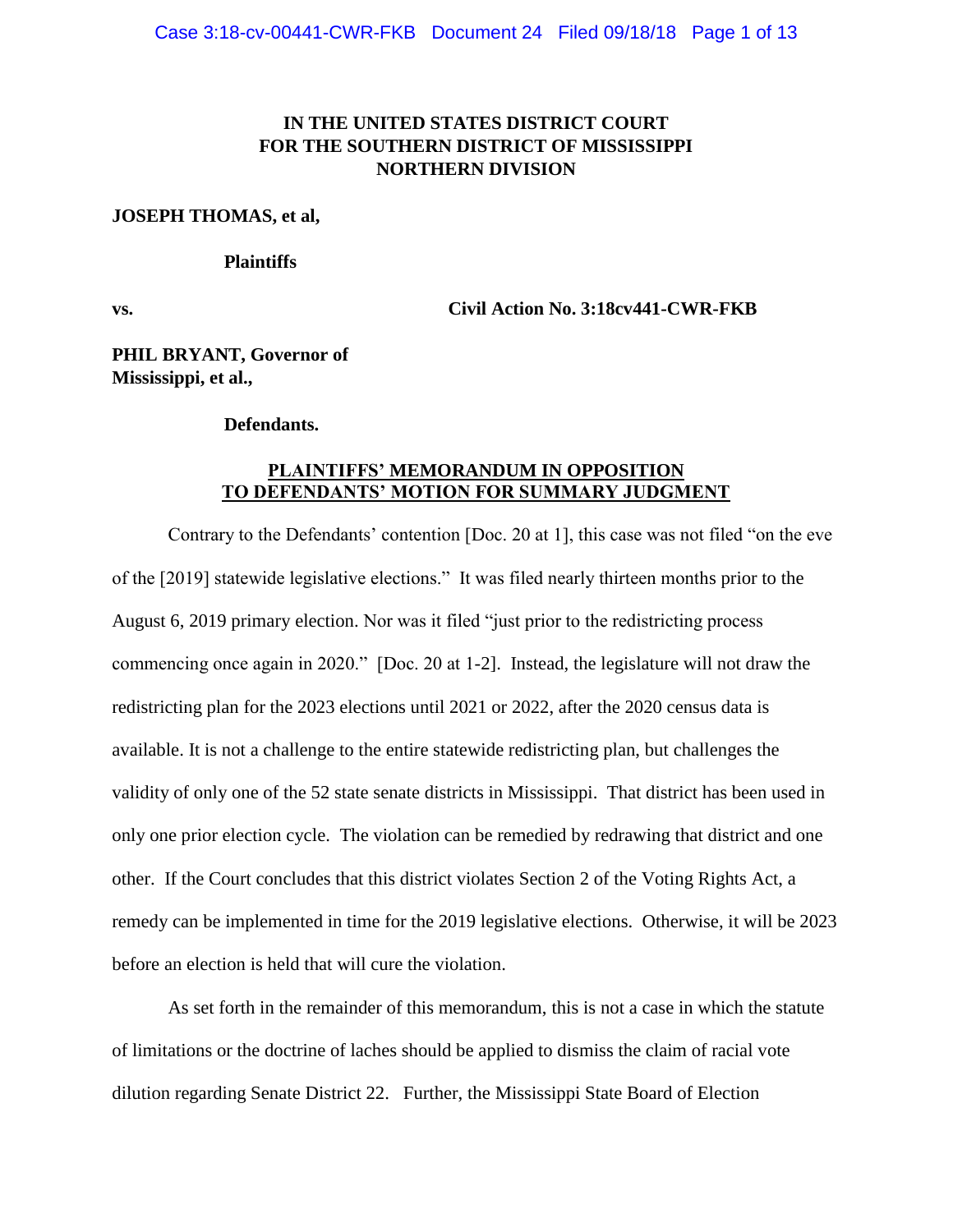## Case 3:18-cv-00441-CWR-FKB Document 24 Filed 09/18/18 Page 2 of 13

Commissioners, along with the executive officials that are members of that body (the Governor, Secretary of State, and Attorney General), are proper defendants here, just as they have been proper defendants in many other cases involving state-level redistricting in Mississippi, and there are no other necessary parties that the Plaintiffs are required to add.

# **I. BECAUSE THE VOTING RIGHTS ACT VIOLATION THAT EXISTS HERE IS AN ONGOING VIOLATION, THIS CASE IS NOT BARRED BY THE STATUTE OF LIMITATIONS.**

The Defendants do not cite a single instance when a redistricting case was dismissed because it was time-barred based on a statute of limitations. That is because, by their very nature, constitutional and statutory violations embedded in redistricting plans --- such as racial vote dilution that contravenes the Voting Rights Act --- are ongoing violations. Those violations continue through each election held under an unlawful plan, and they persist until public officials take office who are chosen in elections held pursuant to different plans that remedy the violations. This was explained by the three-judge district court for the Eastern District of Arkansas when rejecting the defendants' contention that the redistricting challenge involving an Arkansas State Senate district was barred by limitation and laches:

The defendants suggest that the plaintiffs are barred because of the passage of time since the State Board of Apportionment formulated the present state-wide plan in 1981. The necessary premise of this argument is that unless voters challenge an apportionment plan promptly upon its being put into effect, they are barred from contesting a district until a subsequent reapportionment. We conclude that neither the doctrine of laches nor the expiration of an applicable limitations period presents an obstacle to the plaintiffs' case under the Voting Rights Act. First, *the injury alleged by the plaintiffs is continuing, suffered anew each time a State Representative election is held under the [illegal] structure.*

*Smith v. Clinton,* 687 F. Supp. 1310, 1313 (E.D. Ark. 1988) (footnote omitted, emphasis added), *aff'd mem.* 488 U.S. 988 (1988).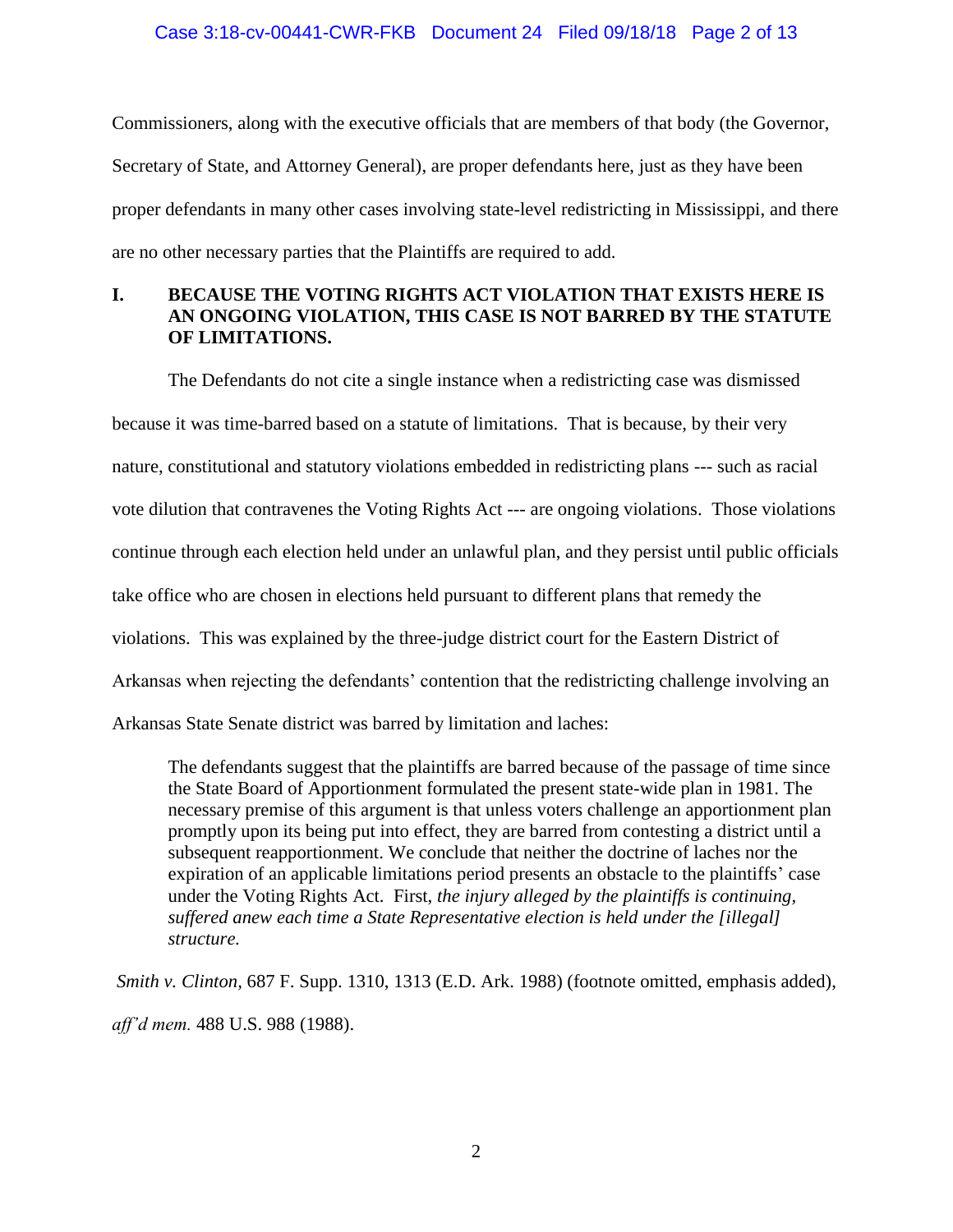### Case 3:18-cv-00441-CWR-FKB Document 24 Filed 09/18/18 Page 3 of 13

For the same reason, the court rejected a statute of limitations defense in *Blackmoon v. Charles Mix County,* 386 F. Supp. 2d 1108 (D.S.D. 2005). The court stated: "[E]ach time an election occurs with the current boundaries for commissioner districts, Plaintiffs suffer an alleged injury." *Id.* at 1115.

The Plaintiffs' claim in the present case is that the use of the current lines for Senate District 22 in the 2019 election will violate Section 2 of the Voting Rights Act. That is a continuing violation and this case is not barred by the statute of limitations.<sup>1</sup>

## **II. THE RARE CIRCUMSTANCES WHERE COURTS HAVE DISMISSED REDISTRICTING CASES ON LACHES GROUNDS DO NOT APPLY HERE**

As just mentioned, racial vote dilution in a redistricting plan constitutes an ongoing violation of the Voting Rights Act that continues through each election held under a discriminatory plan. For this reason and others, courts have rarely dismissed redistricting cases on laches grounds. When they have dismissed cases on laches grounds, the cases involve circumstances not present here.

The passage quoted in the prior section of this brief from a three-judge district court for the Eastern District of Arkansas in *Smith v. Clinton,* when rejecting both a limitations and a laches defense, was reiterated in that same district when rejecting the doctrine of laches in another legislative redistricting case: "[T]he injury alleged by the plaintiffs is continuing, suffered anew each time a State Representative election is held under the [illegal] structure." *Jeffers v. Clinton,* 730 F. Supp. 196, 202 (E.D. Ark. 1989), *aff'd mem.* 498 U.S. 1019 (1991), *quoting Smith v. Clinton,* 687 F. Supp. at 1313.

 $\overline{a}$ 

<sup>&</sup>lt;sup>1</sup> In the context of Section 5 of the Voting Rights Act, the three-judge district court in *Dotson v. Indianola*, 514 F. Supp. 397, 401 (N.D. Miss. 1980), *aff'd mem.* 456 U.S. 1002 (1982) assumed without deciding that if a statute of limitations applied, it would begin running from the most recent election in which the challenged scheme had been utilized. The most recent election from the current Senate District 22 was in November 2015, and this case was filed in July of 2018, which would satisfy the three-year statute of limitations that the Defendants claim applies here.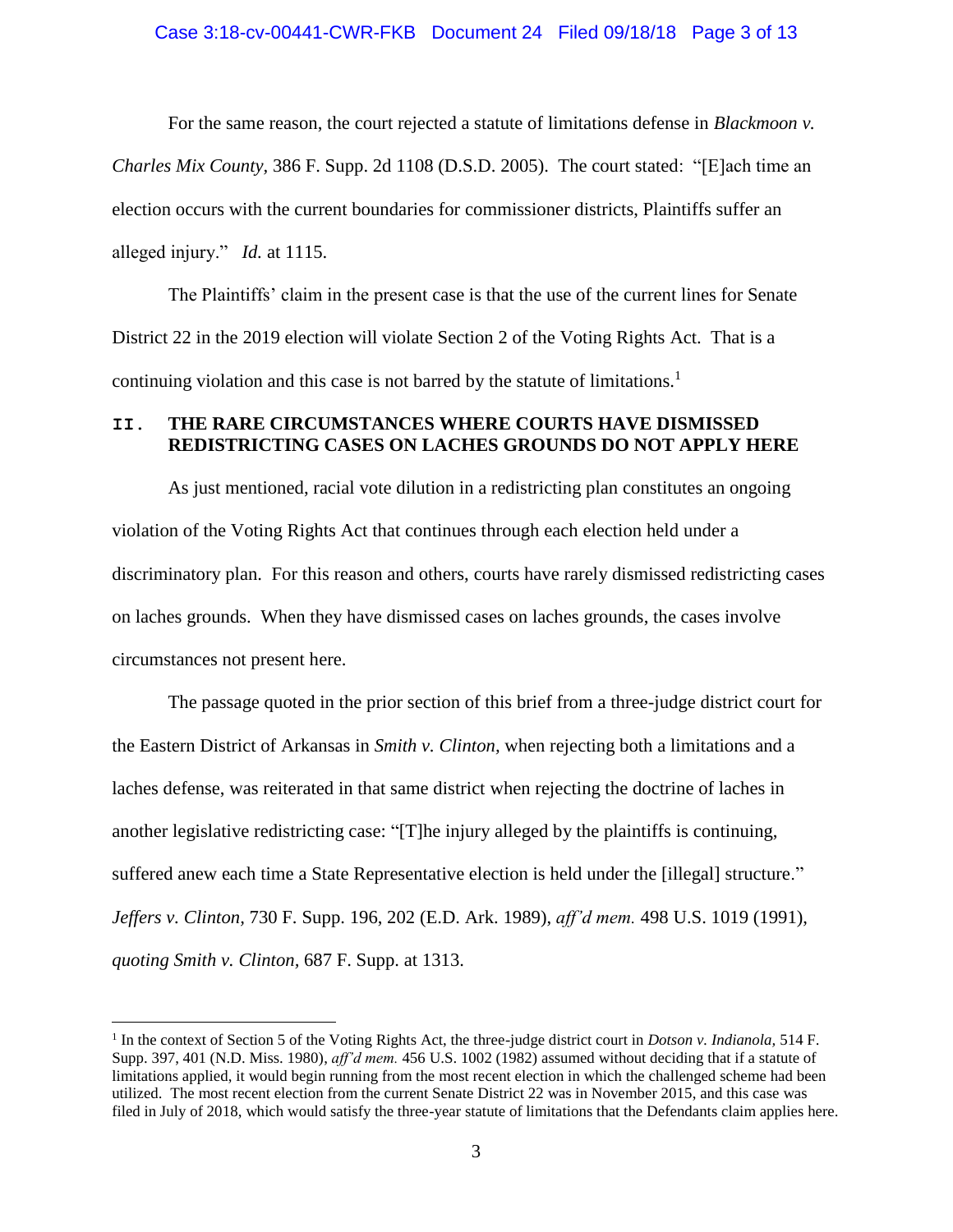## Case 3:18-cv-00441-CWR-FKB Document 24 Filed 09/18/18 Page 4 of 13

In *Jeffers,* the court's December 4, 1989 opinion rejected the defendants' laches argument and held that the Arkansas legislative redistricting plan of 1981 violated Section 2 and required an extensive redrawing of legislative districts prior to the 1990 election. 730 F. Supp. at 198, 202. The opinion contains a lengthy discussion of the issue of laches, which includes the following description of a court's task when faced with a laches argument: "The Court must weigh the facts and interests on both sides, summon up the discretion of a chancellor, remember that it is a court of conscience and not of legal stricture, and come as close as it can to a fair result." 730 F Supp. at 202. The court noted that the plaintiffs' claims in *Jeffers* required the creation of 13 majority black state representative districts where previously there had been four and three majority black state senate districts where previously there had been one, and the redrawing of adjacent districts. *Id.* at 198, 202. (By contrast, the court pointed out that in *Smith v. Clinton,* only one district had to be redrawn. *Id.* at 202). Nevertheless, the court concluded that any prejudice to the State was insufficient to justify denying the plaintiffs a remedy in the 1990 elections.

As noted, the expense, trouble, and disruption of compliance . . . will be substantial, and more so than in *Smith*. But the expense, trouble, and disruption are not a consequence of plaintiffs' delay in filing. They would have occurred whenever the suit was filed—even if it had been filed, say, right after passage of the 1982 amendments to the Voting Rights Act. There is some additional increment of public confusion that will be caused by changing district lines less than two months before filing opens, and less than four months before the first primary election. It is also true that the census data relied on by both sides—and that presumably will be the basis of any remedial plan—become increasingly stale as time passes after the 1980 census. . . . [T]he staleness of the 1980 census data cannot be escaped. For even under defendants' theory, which is that the case should be dismissed, the 1990 elections will be run in districts based on 1980 census data. The true comparison is between out-of-date districts that (by hypothesis) dilute the black vote, and out-of-date districts that do not.

The question is essentially one of judgment and degree. Logic cannot absolutely exclude either answer. In our judgment, the defense of laches must fail. In part, the expense and disruption that will undeniably occur are nothing but a consequence of the wrong that has been done. The illegality, the injury, extend beyond a single district, and so the remedy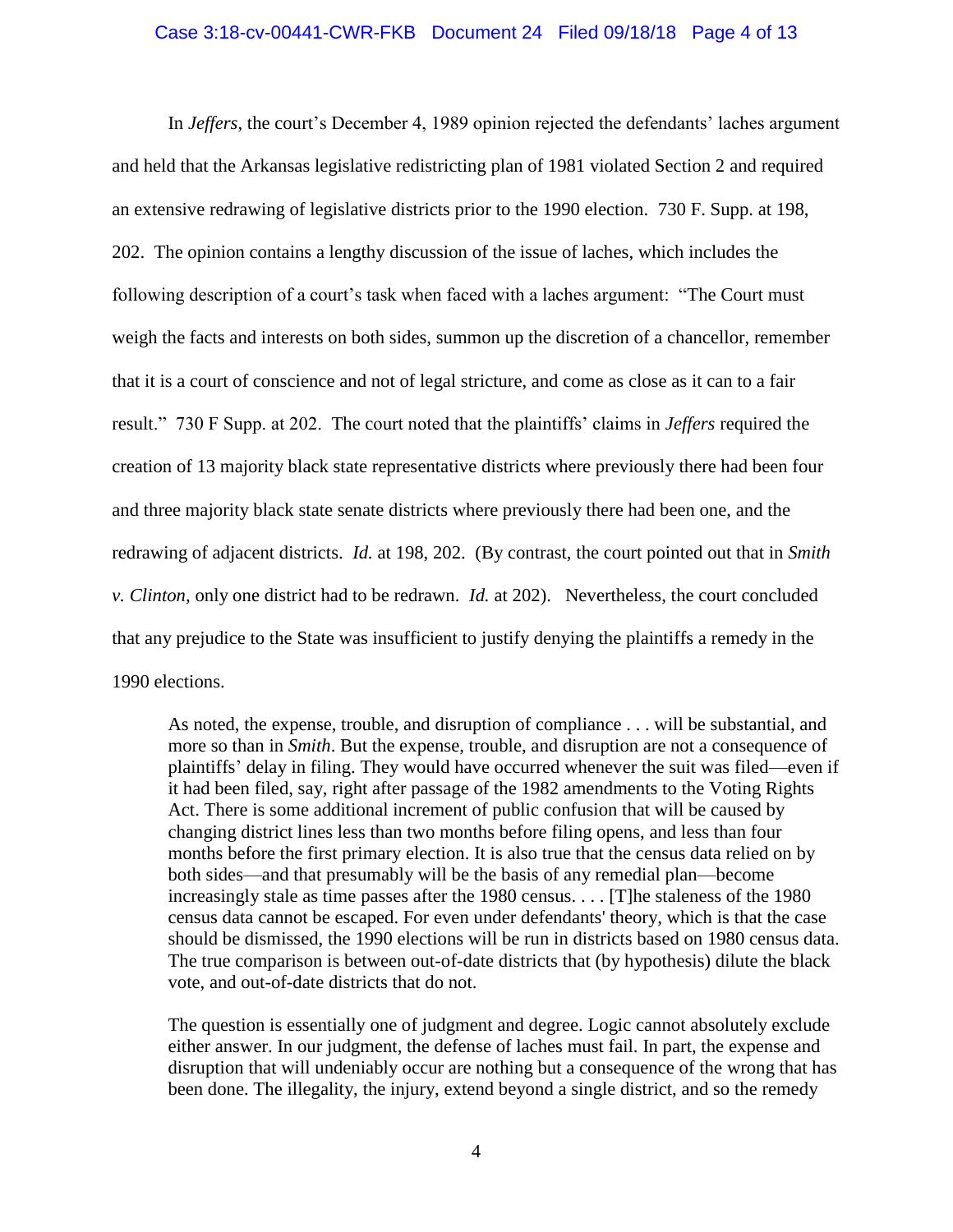#### Case 3:18-cv-00441-CWR-FKB Document 24 Filed 09/18/18 Page 5 of 13

that must be applied will necessarily be more trouble than it was in *Smith*. *To the extent that electoral confusion and disruption exceed what they would have been if the case had been filed earlier, we think that fairness and equal opportunity in voting are worth it*. We will not say to these plaintiffs, "Wait for another census. The time is not yet ripe." They have heard these words too many times in the past.

*Id.* at 202-203 (emphasis added).

In the present case, as in *Jeffers,* the Defendants claim undue prejudice from having to redraw district lines late in the decade, which they claim will be based on stale census data and will involve disruption. But as the *Jeffers* court explains, the staleness of the data exists whether the election is held under the existing plan or under a redrawn plan that complies with Section 2. And any disruption from a new redistricting plan would have occurred even if the present challenge had been filed right after the existing plan was drawn in 2012 or right after the only election in the plan was held in 2015. Here, of course, any disruption is limited because, as in *Smith,* the case involves only one district that is alleged to violate Section 2.

In rejecting the defense of laches, both *Jeffers* and *Smith* pointed out that the Voting Rights Act had been amended in 1982 and had been applied and definitively interpreted in the 1986 decision of *Thornburg v. Gingles,* 478 U.S. 30 (1986), thus mitigating to some extent the plaintiffs' delay. But in both cases, the primary reason given by the Court to excuse the latedecade filing was that "the injury alleged by the plaintiffs is continuing, suffered anew each time a State Representative election is held under the [illegal] structure." *Smith v. Clinton,* 687 F. Supp. at 1313; *Jeffers v. Clinton,* 730 F. Supp. at 202. The fact that, in the present case, the injury was inflicted in the 2015 election is not a reason to allow it to be inflicted again in the 2019 election. As the court held in *Jeffers*: "To the extent that electoral confusion and disruption exceed what they would have been if the case had been filed earlier, we think that fairness and equal opportunity in voting are worth it." *Id.* at 203. The same is true here.

5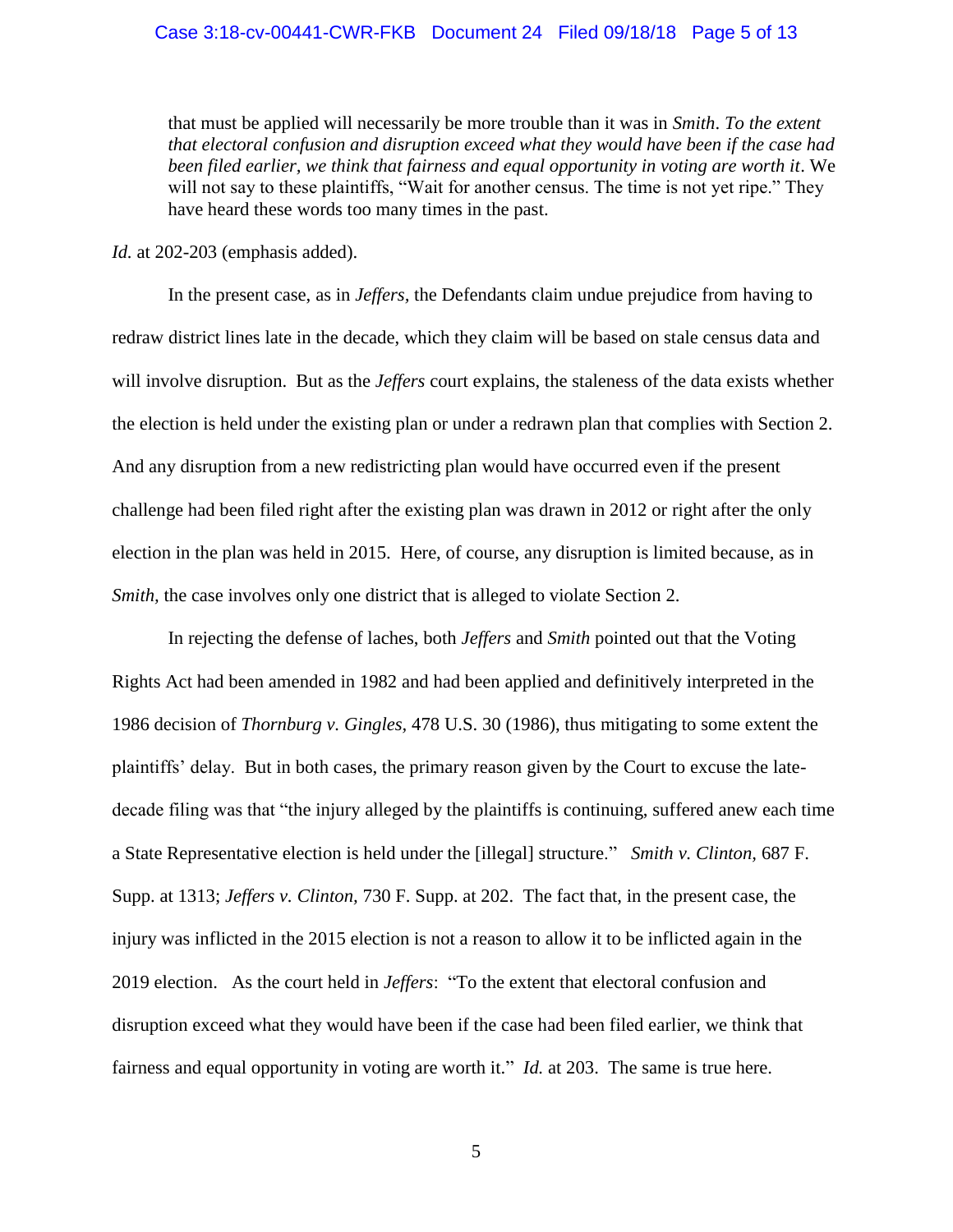#### Case 3:18-cv-00441-CWR-FKB Document 24 Filed 09/18/18 Page 6 of 13

The Ninth Circuit in *Garza v. County of Los Angeles,* 918 F.2d 763, 772 (9th Cir. 1990), *cert. denied* 498 U.S. 1028 (1991), rejected a laches defense in a redistricting case brought late in the decade. In *Garza,* the court of appeals affirmed the district court's finding of intentional discrimination through the fragmentation of the Hispanic population in the 1981 redistricting of the Los Angeles County Board of Supervisors. *Id.* at 771. Los Angeles County contended that laches should apply because four elections had been held under the 1981 redistricting plan and the post-1990 Census redistricting process would be starting in a few months. *Id.* at 772. In its decision, which was issued on November 2, 1990, the court rejected the laches defense because of ongoing injury: "Because of the ongoing nature of the violation, plaintiffs' present claim ought not be barred by laches." *Id.* The Ninth Circuit ordered that elections be held forthwith under a remedial plan that cured the discrimination stemming from the 1981 plan. *Id.* at 777.

There are situations where courts have applied the doctrine of laches to deny relief in redistricting cases because the request for relief came far too close to the election itself or where there were other circumstances that are not present here. Those decisions are inapplicable to this case, where the challenge to the district and the request for a new plan for that district were made nearly thirteen months prior to the election, only one of the State's fifty-two senate districts is being challenged, only one prior election has been held from that district, and a remedy can be drawn simply by changing that district and one adjacent district with minimal disruption. As noted in one of the cases cited by the Defendants in their motion: "Whether laches bars an action is a *discretionary determination* to be made by the court *based on the particular facts presented*." *Arizona Minority Coalition For Fair Redistricting v. Arizona Indep. Redistricting Comm'n,* 366 F.Supp.2d 887, 908 (D. Ariz. 2005) (emphasis added).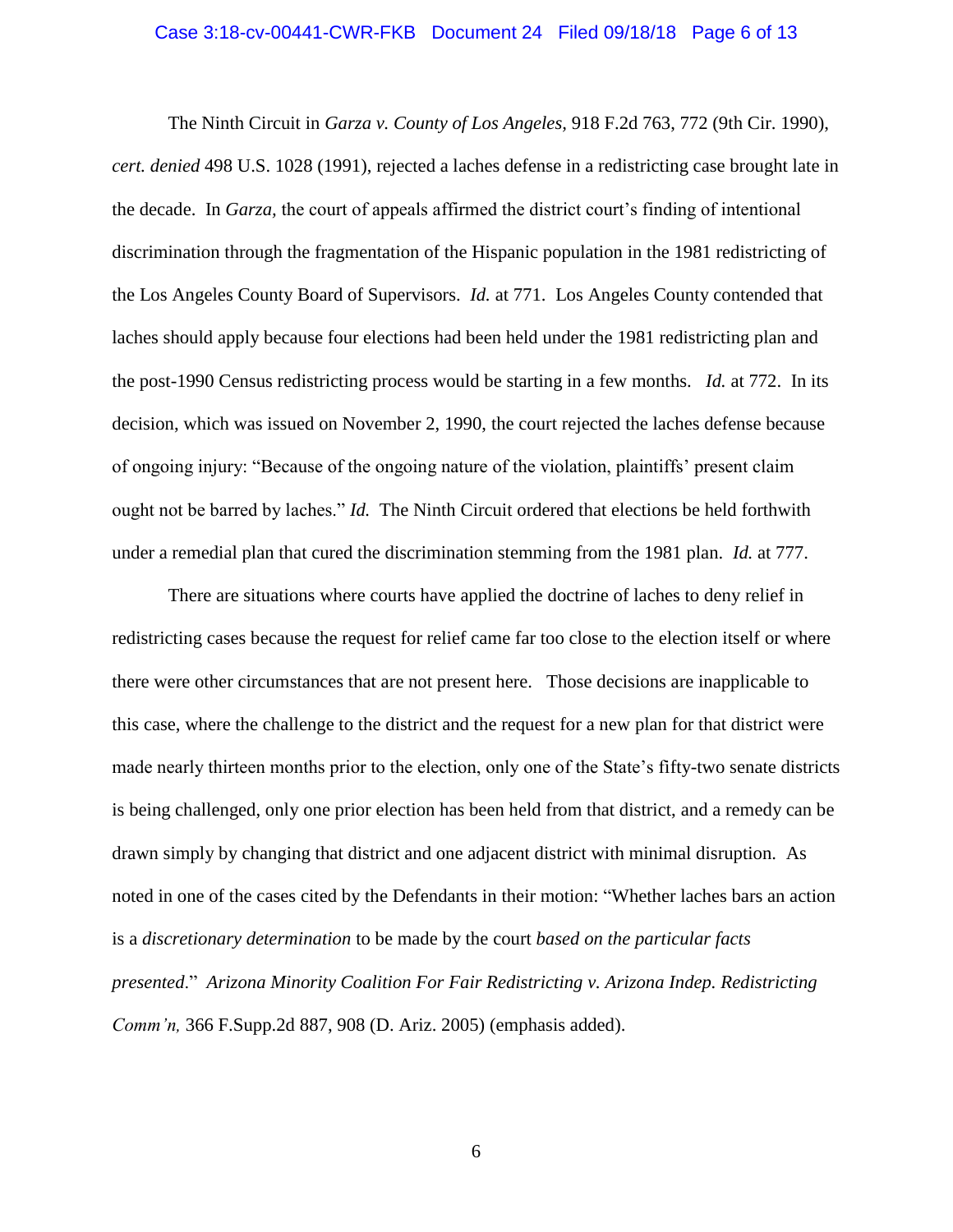#### Case 3:18-cv-00441-CWR-FKB Document 24 Filed 09/18/18 Page 7 of 13

For example, the primary redistricting case cited by the Defendants is *Maxwell v. Foster,*  No. CIV.A.98-1378, 1999 WL 33507675 (W.D. La. Nov. 24, 1999). There, the district court's dismissal occurred on November 24, 1999 --- *after* the 1999 statewide legislative elections had been held in Louisiana. As the court in *Maxwell* noted, "three elections" had been held under the plan. *Id*. at \*4. (Those would be the 1991, 1995, and 1999 elections since Louisiana's legislative election cycle is the same as Mississippi's). Further, the Plaintiffs there were challenging not just an isolated district, but instead had asked the court "to declare the entire [legislative] plan invalid." *Id.*.

In *White v. Daniel,* 909 F.2d 99 (4th Cir. 1990), the plaintiffs did not file their challenge until "months *after* the last election under the 1981 plan took place." *Id.* at 102-103 (emphasis added). The Court specifically noted that the disruption of a remedial redistricting "is not justified when there will be no election prior to November 1991, at which time the court-ordered plan may no longer be appropriate because of new census information." *Id.* at 104.

In *Arizona Coalition,* the court emphasized the last-minute nature of the plaintiffs' claim: "In this case, as in *Maryland Citizens* and *Simkins,* Plaintiffs waited until just weeks before critical election deadlines to file suit. Laches bars their claim." 366 F.Supp.2d at 909.<sup>2</sup> In *Fouts v. Harris,* 88 F.Supp.2d 1351, 1354 (S.D. Fla. 1999), the court noted that three election cycles had already been conducted under the plan. And in *Marshall v. Meadows,* 921 F.Supp. 1490, 1494 (E.D. Va. 1996), the court relied on the fact that the plaintiffs filed only 95 days before the primary election.

In the present case, the 2012 Senate redistricting plan has been used in only one election,

 $\overline{a}$ 

<sup>2</sup> The court's citations were to *Maryland Citizens for a Representative General Assembly v. Governor of Maryland,*  429 F.2d 606, 610 (4th Cir. 1970), where plaintiffs filed their suit thirteen weeks prior to the filing deadline, and *Simkins v. Gressette,* 631 F.2d 287, 296 (4th Cir. 1980), where plaintiffs filed two days before the opening of the qualifying deadline.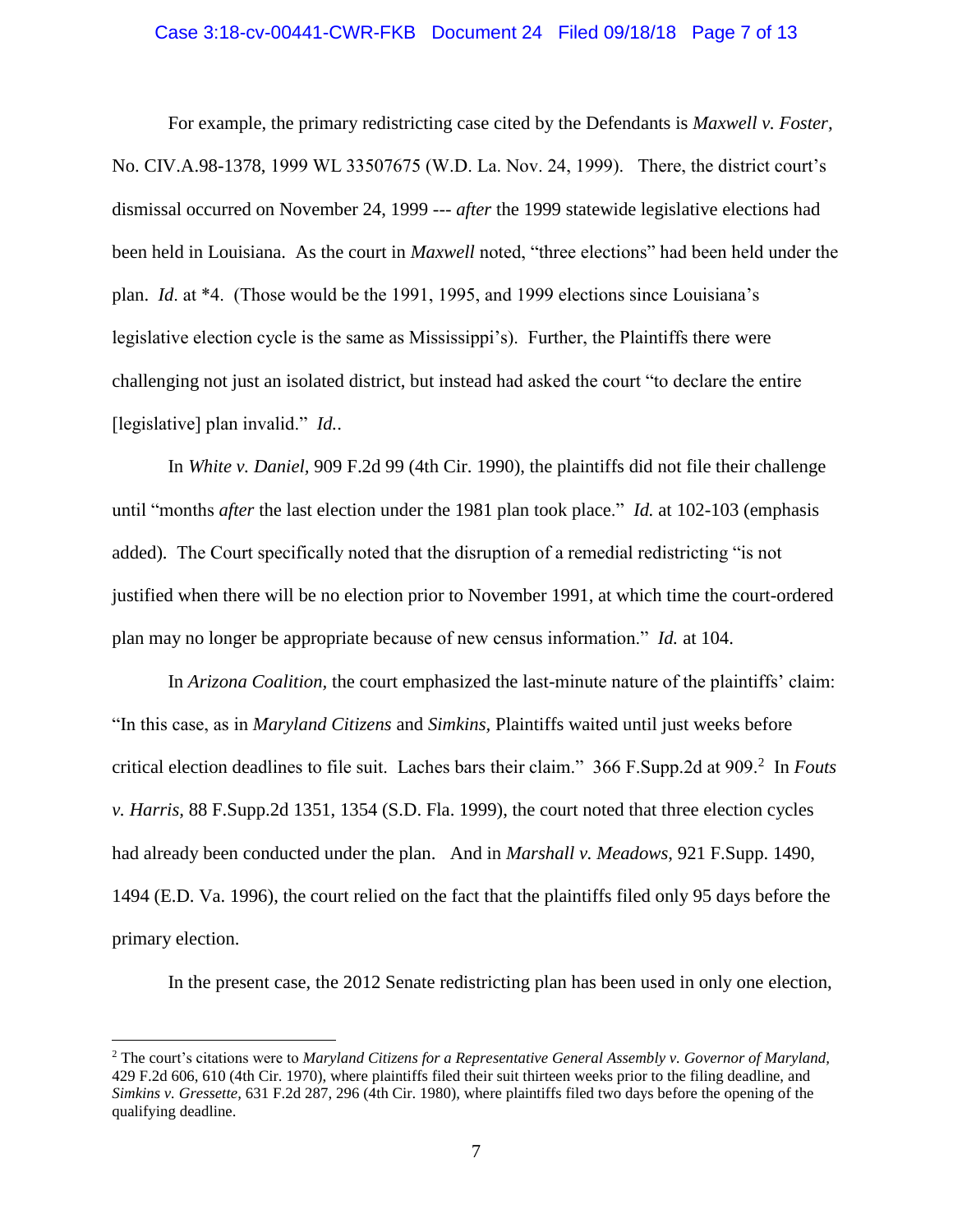## Case 3:18-cv-00441-CWR-FKB Document 24 Filed 09/18/18 Page 8 of 13

which is the one in 2015. In that election, the African-American candidate, Plaintiff Joseph Thomas, received 46% of the vote against the victorious white candidate.<sup>3</sup> Although a lawsuit could have been brought prior to that election, the fact that the Plaintiffs waited does not mandate dismissal of this case, particularly given that they filed it over a year before the 2019 primary.<sup>4</sup> Indeed, the 2015 election results will form a significant part of the evidence demonstrating that the plan violates Section 2. Only one of the 52 state senate districts is challenged here, and the violation can easily be cured by redrawing that district and one other.<sup>5</sup> The relevant equitable facts are very different in this case from the laches cases cited by the Defendants. And most importantly, "the injury alleged by the plaintiffs is continuing, suffered anew each time a[n] . . . election is held under the [illegal] structure." *Smith v. Clinton,* 687 F. Supp. at 1313; *Jeffers v. Clinton,* 730 F. Supp. at 202. "To the extent that electoral confusion and disruption exceed what they would have been if the case had been filed earlier, we think that fairness and equal opportunity in voting are worth it." *Id.* at 203. The doctrine of laches should not be applied to dismiss this case.

 $\overline{a}$ 

<sup>3</sup> *See* the declaration of William S. Cooper which is attached to the Plaintiffs' Response and is filed contemporaneously with this memorandum.

<sup>&</sup>lt;sup>4</sup> The Defendants claim "there was open litigation in 2012 that contested the 2012 Senate Plan from which Plaintiffs could have lodged their very claim." [Doc. 20 at 9, *citing Miss. State Conf. NAACP v. Barbour,* No. 3:11-cv-00159 (S.D. Miss. 2012). Actually, that case challenged the use of the 2002 Senate Plan in the 2011 election. The threejudge district court rejected that claim, holding that reapportionment was not required until 2012. [*See* Doc. 124 in that case]. Subsequently, after the 2012 plan was enacted and precleared, the plaintiffs moved to set aside the 2011 elections and hold statewide special elections in 2013 from a court-ordered plan. According to the plaintiffs in that case, the 2012 plan should not be used in any special elections since it diluted black voting strength statewide, but no specific allegations were made as to which specific districts violated Section 2. [*See* Doc. 140 in that case]. The motion for special elections was denied in a very brief order. [*See* Doc. 159 in that case]. Thus, that case was not a challenge to the 2012 plan, but instead was a challenge to the use of the 2002 plan in the 2011 elections followed by a request to set aside the 2011 elections and use a court-ordered plan in special elections in 2013.

<sup>&</sup>lt;sup>5</sup> The declaration from demographer William S. Cooper --- which is attached to the Plaintiffs' Response filed contemporaneously with this memorandum --- states that District 22 can be redrawn with a black voting age population of 62% by shifting the Madison County precincts now in 22 to 23 and also shifting nine Yazoo County precincts from 22 to 23, and then shifting Issaquena County and eight Warren County precincts from 23 to 22. To the extent there is a disruption for the circuit clerks in these counties, it will be minimal.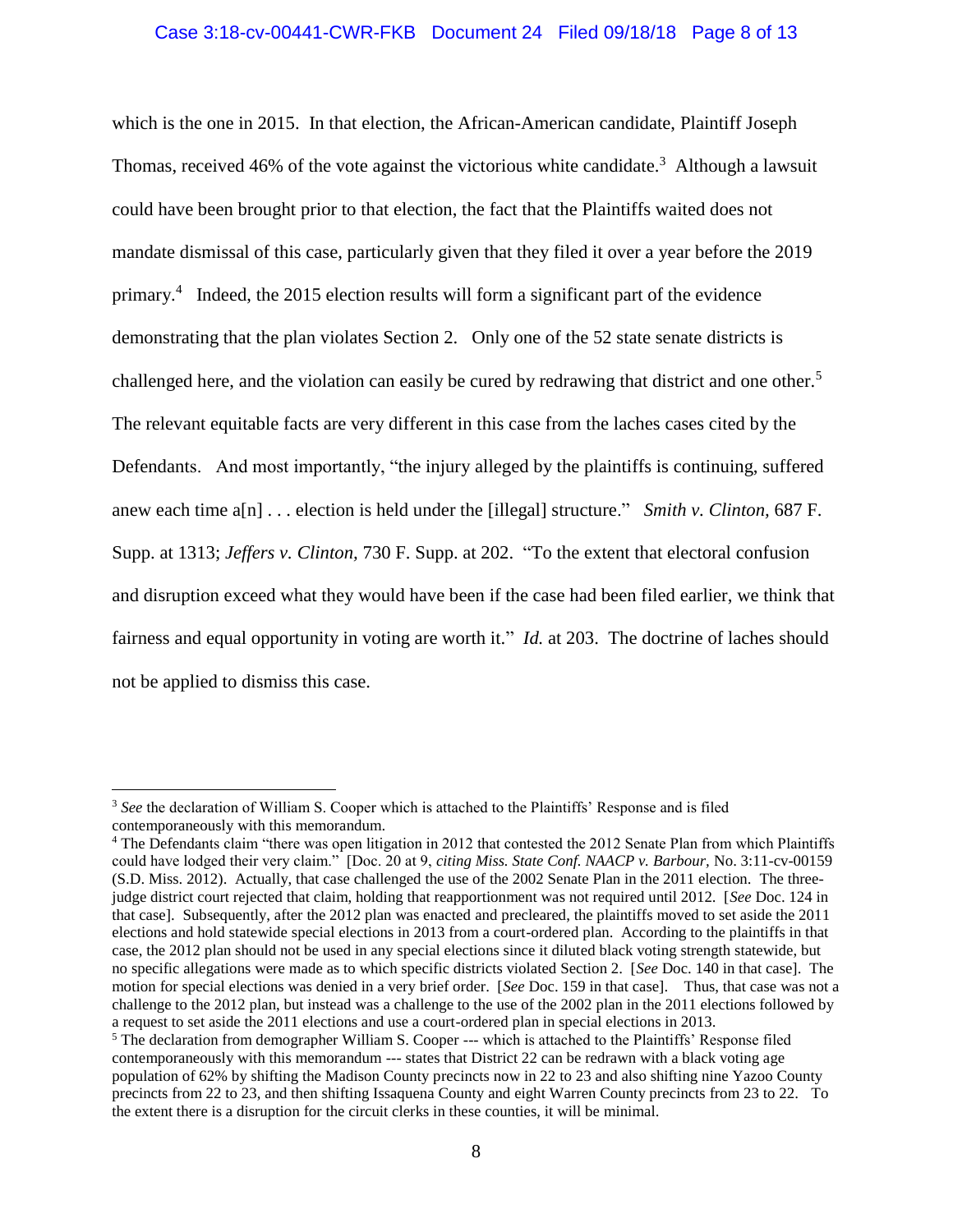# **III. THE MISSISSIPPI STATE BOARD OF ELECTION COMMISSIONERS AND ITS MEMBERS (THE GOVERNOR, SECRETARY OF STATE, AND ATTORNEY GENERAL) ARE THE PROPER DEFENDANTS**

Defendants argue that they are not the proper defendants because they lack "any role in

drawing or approving the state senate districts" and cannot "effectuate the relief sought by

Plaintiffs." [Doc. 20 at 17-18]. Defendants in this matter are, however, the officials responsible

for enforcing legislative policy and conducting elections in Mississippi, and they have been

routinely and without controversy named as defendants in other state-level voting rights cases in

Mississippi.

For example, in *Connor v. Winter*, 519 F. Supp. 1337 (S.D. Miss. 1981), a state

legislative redistricting case, the court explained why executive officials are proper defendants in

such suits, addressing the precise reasons raised by defendants here:

When bringing a constitutional attack on a state statute, plaintiffs routinely sue the executive officer charged with responsibility for enforcing the legislative policy, even though the executive neither enacted the disputed statute nor possesses the power unilaterally to repeal it. The Election Commission was the only agency with statewide power to prevent the ballot placement of candidates for election to a malapportioned legislature. While they had no power to create reapportionment, they could control the continued election of members to a legislative body found to be unconstitutionally constituted.

*Id.* at 1343.

 $\overline{a}$ 

Similarly, in *Watkins v. Mabus*, 771 F. Supp. 789, 792 (S.D. Miss. 1992), another

challenge to a state legislative redistricting plan, the defendants included the State Board of

Election Commissioners and its members --- namely, the Governor, Attorney General, and the

Secretary of State.<sup>6</sup> And, in *Martin v. Allain*, 658 F. Supp. 1183 (S.D. Miss. 1987), a case

challenging the district lines used to elect state court judges in Mississippi, the only state

 $6$  There, the legislators voluntarily moved to intervene as additional defendants — not substituting for the executive defendants. 771 F. Supp. at 792.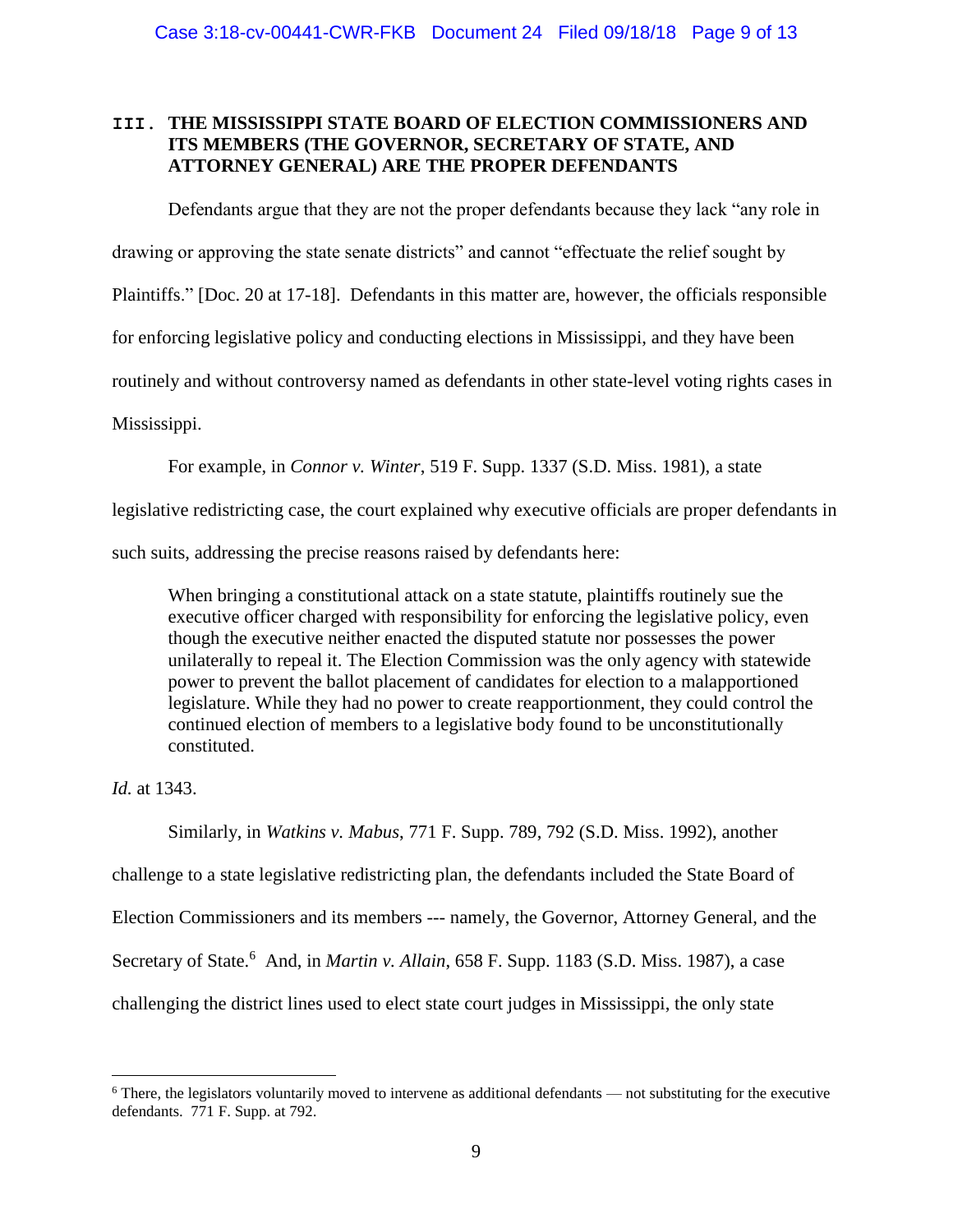#### Case 3:18-cv-00441-CWR-FKB Document 24 Filed 09/18/18 Page 10 of 13

defendants were the members of State Board of Election Commissioners. The court there described the defendants thusly: "The Defendants are the Governor of the State of Mississippi and other state officials and official bodies responsible for conducting elections in the state. All of the defendants are sued in their official capacities." Id. at 1187.

The roles of the Governor, the Attorney General, the Secretary of State, and the State Board of Election Commissioners have remained largely the same in regard to their duties concerning elections since these decisions were issued. These defendants are responsible for implementing legislative policy and are the officials responsible for conducting elections in this state. See MS ST § 7-1-5 (Governor is "supreme executive officer of the state" and is tasked to with "see[ing] that the laws are faithfully executed"); MS ST § 7-5-1 (Attorney General is the "chief legal officer and advisor for the state"); MS ST § 7-3-5 (Secretary of State is the State's chief election officer); MS ST § 23-15-211 (requiring Secretary of State to supervise training of poll officials in federal election laws and procedures). All three officers sit on the Defendant State Board of Election Commissioners. MS ST § 23-15-211.

Implicit in Defendants' argument is the claim that the legislature or the now defunct Standing Joint Committee are the only possible parties. In *Connor v. Winter*, the court hinted at the disingenuous nature of such an attempt to raise the failure to add legislative defendants as indispensable parties in a redistricting action, noting that legislative entities might enjoy absolute immunity from suit. 519 F. Supp. at 1340 n.1 (citing Tenney v. Brandhove, 341 U.S. 367 (1951)). That the ultimate remedy in this case may implicate the legislature does not change the result. As the Seventh Circuit explained, "The determination of whether a Section Two violation has occurred requires no determination of legislative intent, and the legislative presence is therefore not needed for determining a Section Two violation. . . . There is nothing inherent in a

10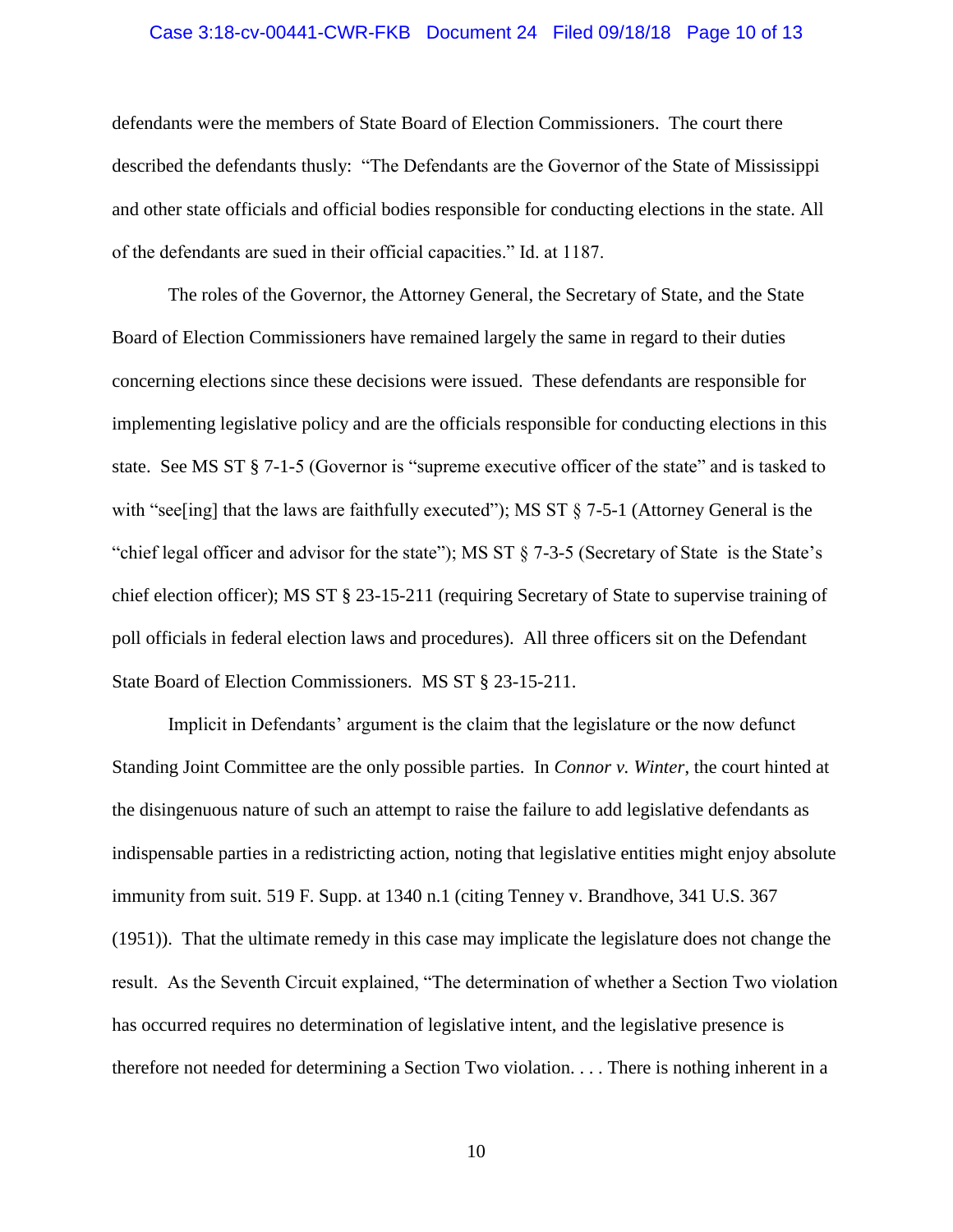## Case 3:18-cv-00441-CWR-FKB Document 24 Filed 09/18/18 Page 11 of 13

court's determination of liability under Section Two that requires the legislature's presence, even if the legislature has constitutional authority for apportionment." *Dickinson v. Indiana St. Election Bd.*, 933 F. 2d 497, 501 (7th Cir. 1991) (citations omitted). As typically happens in these cases, time permitting, the legislature may be given an opportunity to submit a new redistricting plan to the Court, if plaintiffs prevail on their claim. But nothing requires the legislature's presence now or detracts from the appropriateness of the existing defendants as subject to this suit.

## **CONCLUSION**

For the foregoing reasons, and on the basis of the authorities cited, the motion for summary judgment should be denied.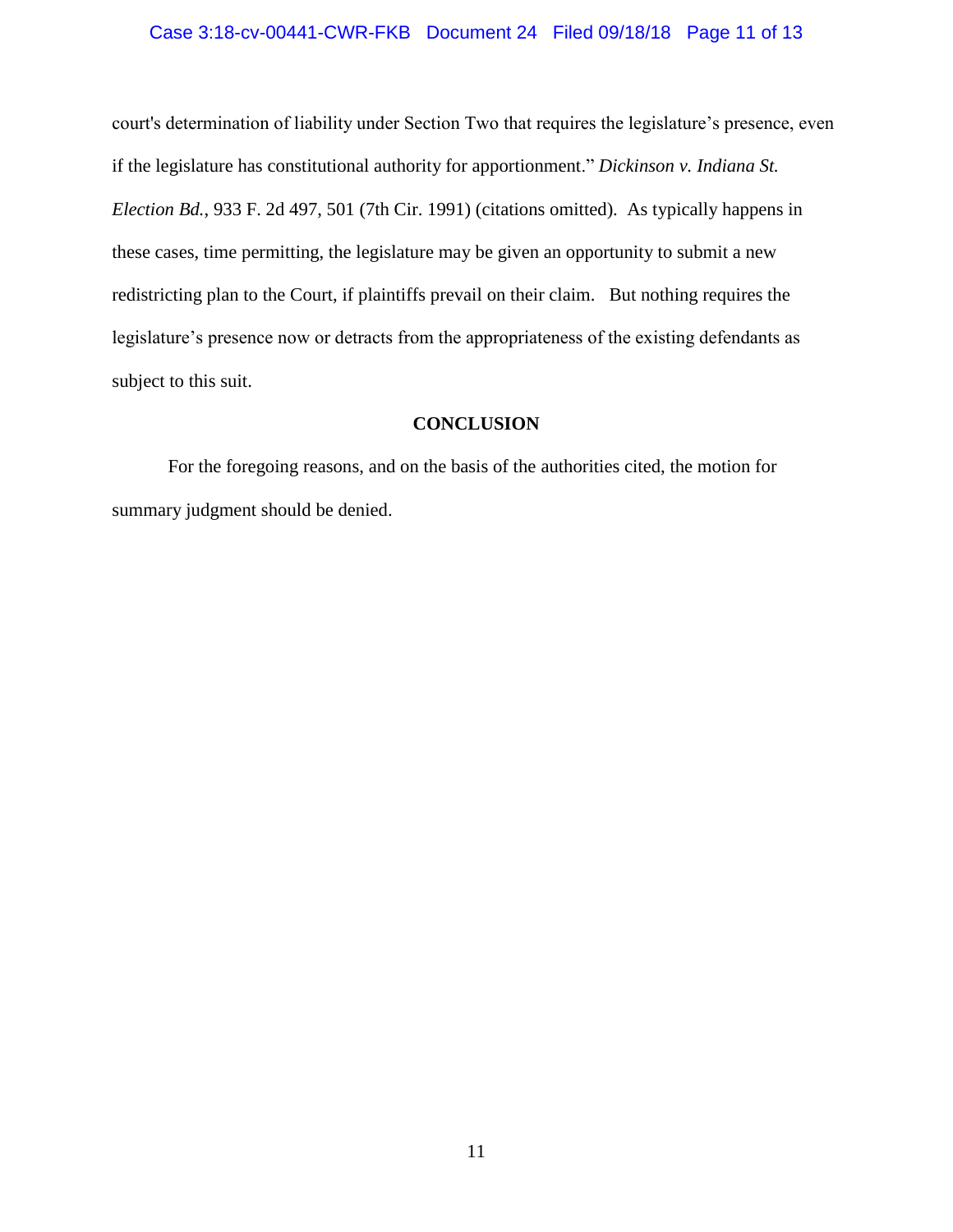BETH L. ORLANSKY, MSB 3938 MISSISSIPPI CENTER FOR JUSTICE P.O. Box 1023 Jackson, MS 39205-1023 (601) 352-2269 [borlansky@mscenterforjustice.org](mailto:borlansky@mscenterforjustice.org)

KRISTEN CLARKE JON GREENBAUM EZRA D. ROSENBERG ARUSHA GORDON LAWYERS'COMMITTEE FOR CIVIL RIGHTS UNDER LAW 1401 New York Ave., NW, Suite 400 Washington, D.C. 20005 (202) 662-8600 [erosenberg@lawyerscommittee.org](mailto:erosenberg@lawyerscommittee.org) [agordon@lawyerscommittee.org](mailto:agordon@lawyerscommittee.org) *Admitted Pro Hac Vice*

September 18, 2018 Respectfully submitted,

*s/ Robert B. McDuff* ROBERT B. MCDUFF, MSB 2532 767 North Congress Street Jackson, MS 39202 (601) 969-0802 [rbm@mcdufflaw.com](mailto:rbm@mcdufflaw.com)

ELLIS TURNAGE, MSB 8131 TURNAGE LAW OFFICE 108 N. Pearman Ave Cleveland, MS 38732 (662) 843-2811 [eturnage@etlawms.com](mailto:eturnage@etlawms.com)

PETER KRAUS CHARLES SIEGEL CAITLYN SILHAN WATERS KRAUS 3141 Hood Street, Suite 700 Dallas, TX 75219 (214) 357-6244 [pkraus@waterskraus.com](mailto:pkraus@waterskraus.com) [csiegel@waterskraus.com](mailto:csiegel@waterskraus.com) [csilhan@waterskraus.com](mailto:csilhan@waterskraus.com) *Admitted Pro Hac Vice*

*Attorneys for Plaintiffs*